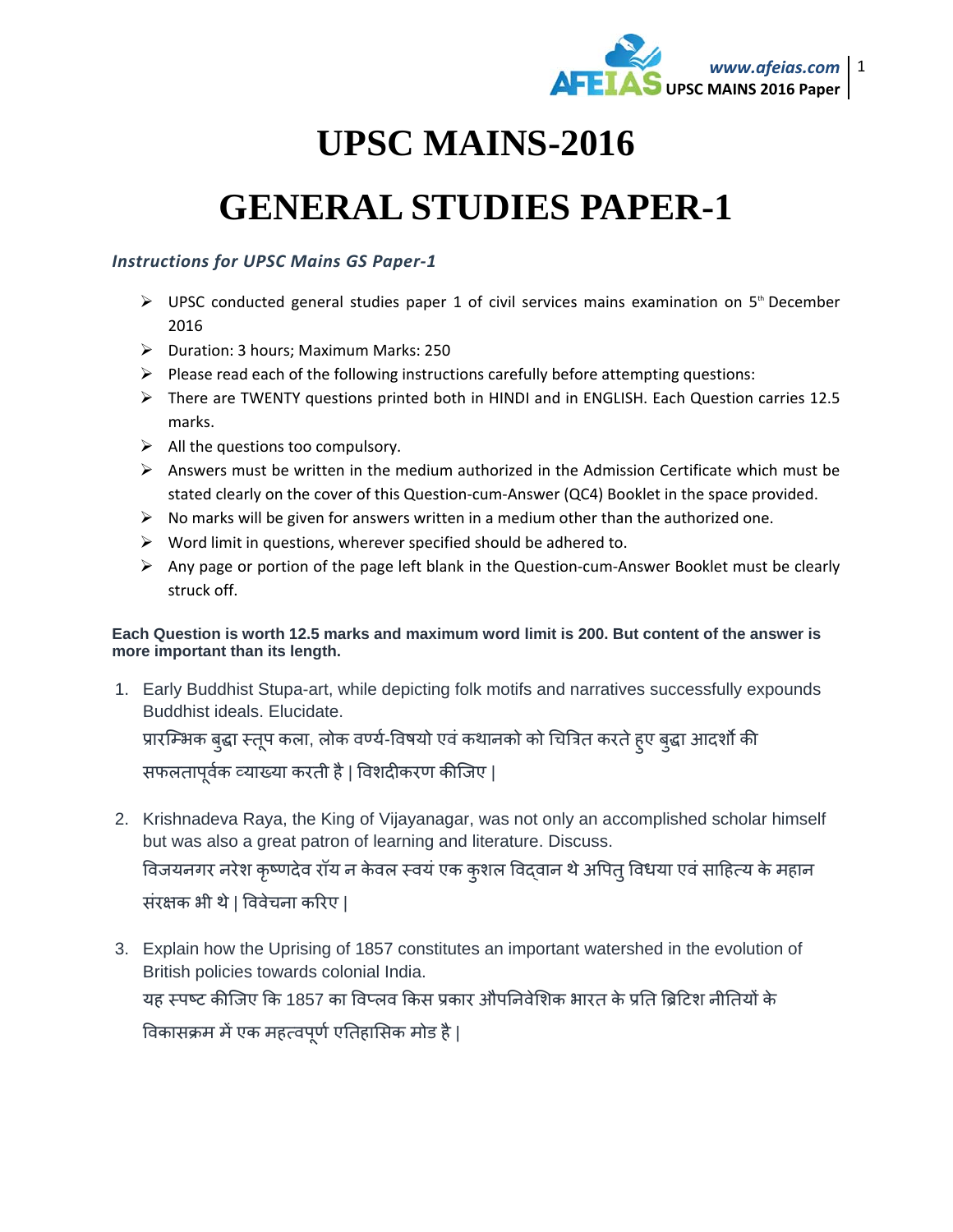

- 4. Discuss the role of women in the freedom struggle especially during the Gandhian phase. स्वतन्त्रता संग्राम में, विशेष तौर पर गांधीवादी चरण के दौरान महिलाओं कि भूमिका का विवेचन कीजिए |
- 5. Highlight the differences in the approach of Subhash Chandra Bose and Mahatma Gandhi in the struggle for freedom. स्वतन्त्रता के लिए संघर्ष में सुभाष चन्द्र बोस एवं महात्मा गांधी के मध्य दृष्टिकोण की भिन्नताओं पर प्रकाश डािलए |
- 6. Has the formation of linguistic States strengthened the cause of Indian Unity? क्या भाषाइ राज्यों के गठन नें भारतीय एकता के उद्देश्य को मजबूती प्रदान की है ?
- 7. The anti-colonial struggles in West Africa were led by the new elite of Western-educated Africans. Examine. पश्चिमी अफ्रीका में उपनिवेश-विरोधी संघर्षों को पाश्चात्य सिक्षित अफ़्रीकियों के नव संभ्रांत वर्ग के दवारा नेत्र×व प्रदान िकया गया था | परीक्षण किरए |
- 8. To what extent globalization has influenced the core of cultural diversity in India? Explain. वैश्वीकरण नें भारत में सांस्कृतिक विविधता के आंतरक (कोर) को किस सीमा तक प्रभावित किया है ? स्पष्ट कीिजए |
- 9. "An essential condition to eradicate poverty is to liberate the poor from deprivation." Substantiate this statement with suitable examples. 7+5.5 marks " गरीबी उन्मूलन की एक अनिवार्य शर्त गरीबों को वंचितता के प्रक्रम से विमुक्त कर देना है |" उपयुक्त उदाहरण प्रस्तुत करते हुए इस कथन को पुष्ट कीजिए |
- 10. Why are the tribals in India referred to as the Scheduled Tribes? Indicate the major provisions enshrined in the Constitution of India for their upliftment. 4.5+8 marks क्या कारण है कि भारत में जनजातियों को "अनुसूचित जनजातियाँ " कहा जाता है ? भारत के संविधान में प्रतिष्ठापित उनके उत्थापन के लिए प्रावधानों को सूचित कीजिए |
- 11. With a brief background of quality of urban life in India, introduce the objectives and strategy of the 'Smart City Programme'. 4.5+8 marks भारत में नगरीय जीवन कि गुणता कि संक्षिप्त पृष्ठभूमि के साथ, ' स्मार्ट नगर कार्यक्रम ' के उद्देश्य और रणनीित बताइये ?
- 12. What is the basis of regionalism? Is it that unequal distribution of benefits of development on regional basis eventually promotes regionalism? Substantiate your answer. 3.5 + 9 marks